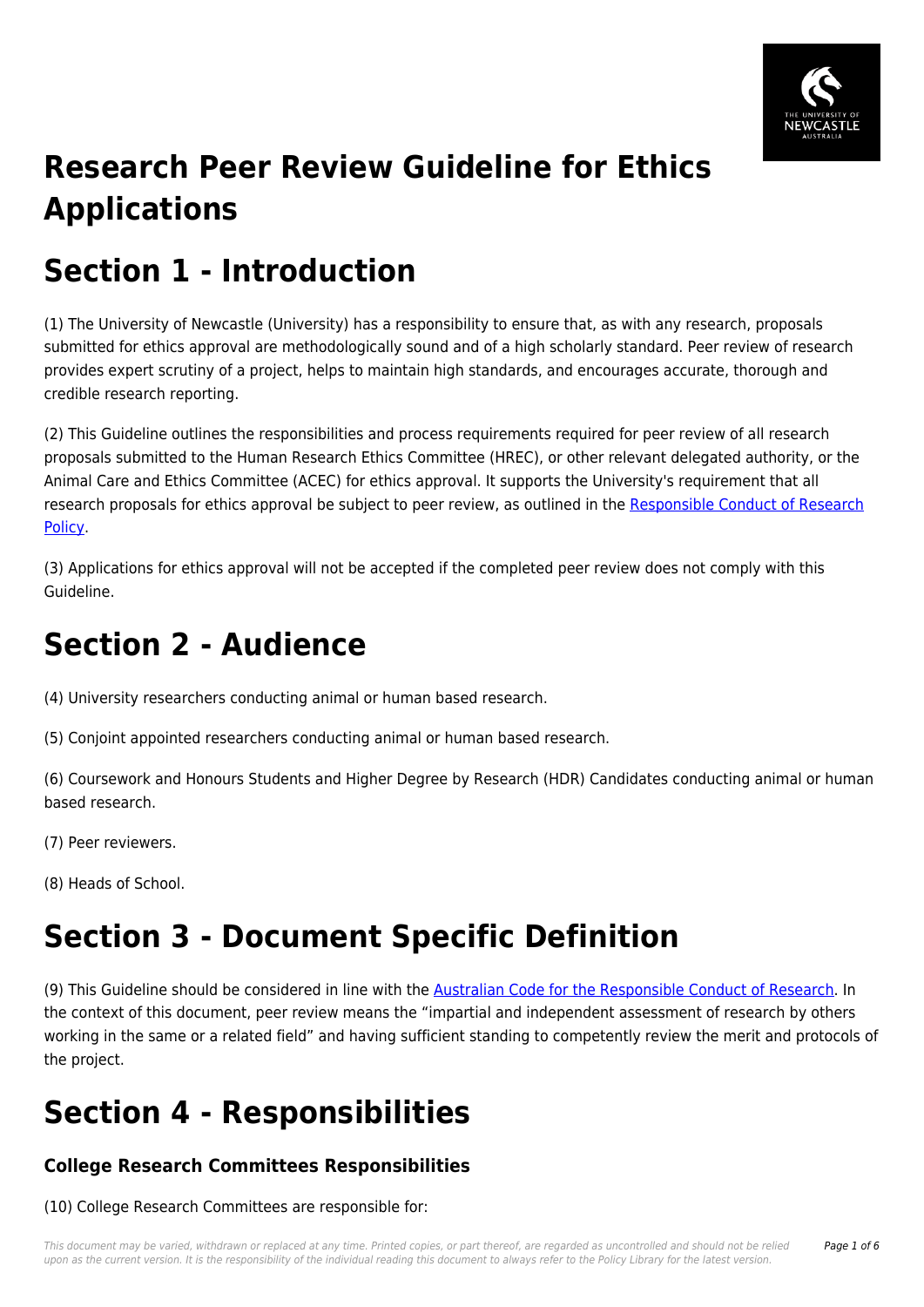- a. overseeing peer reviews in their respective Colleges;
- b. ensuring that the peer reviews conducted are of the highest rigor and are undertaken in accordance with this Guideline;
- c. providing suitable peer reviewers, which includes experienced researchers in the general field of study or specific methodology of the proposal under review;
- d. seeking an external peer reviewer in circumstances where a suitable peer reviewer cannot be identified internally; and
- e. facilitating peer review of research proposals prior to submission of proposals for University ethics approval.

(11) College Research Committees can delegate Clause (10) e. to a College specific peer review committee or to a School specific peer review committee where the volume of reviews warrants it. In each case, there should be a designated Chair of the Committee approved by the College Research Committee.

#### **Peer Review Committee Responsibilities**

(12) Peer review committees have responsibility for ensuring that:

- a. a review of the research proposal is undertaken against the criteria listed in the peer review report form for ACEC [\(Independent peer review of scientific merit of a research protocol involving the use of animals](https://policies.newcastle.edu.au/download.php?id=423&version=1&associated)) and HREC ([Human Research Ethics Committee Peer Review Declaration\)](https://policies.newcastle.edu.au/download.php?id=396&version=2&associated) applications; and
- b. human ethics protocol peer reviewers respond to the questions listed on the [Peer Reviewer Response form.](https://policies.newcastle.edu.au/download.php?id=398&version=1&associated)

(13) Peer review committees or panels must review the research proposal against the criteria listed in the ["Peer](https://policies.newcastle.edu.au/download.php?id=396&version=2&associated) [Review Declaration"](https://policies.newcastle.edu.au/download.php?id=396&version=2&associated) included in the application for human ethics approval.

#### **Peer Reviewer Responsibilities**

(14) Peer reviewers need to ensure that they are independent of the researchers. That is, they should not be part of the research team for the project, or have any significant personal relationship or other conflicts of interest with members of the research team.

(15) Where the research proposal is for a project to be undertaken by a University student as part of their program of study, the student's project supervisor cannot be a peer reviewer for the proposal.

(16) Peer reviewers should sign a confidentiality agreement where there are confidentiality or commercial in confidence issues.

#### **Researcher Responsibilities**

(17) Researchers seeking peer review should include a 2–3 page summary of the research proposal that covers:

- a. a brief literature review;
- b. the aims of the proposed research;
- c. the proposed study sample;
- d. the design, methodology and/or research procedures;
- e. for animal research, the animal species, number of animals, source and quality of animals (e.g. microbiological status) should be specified in the summary of the research proposal; and
- f. Power estimates if appropriate.

(18) Researchers must address any issues identified during the peer review prior to submission of an application to the ethics committee.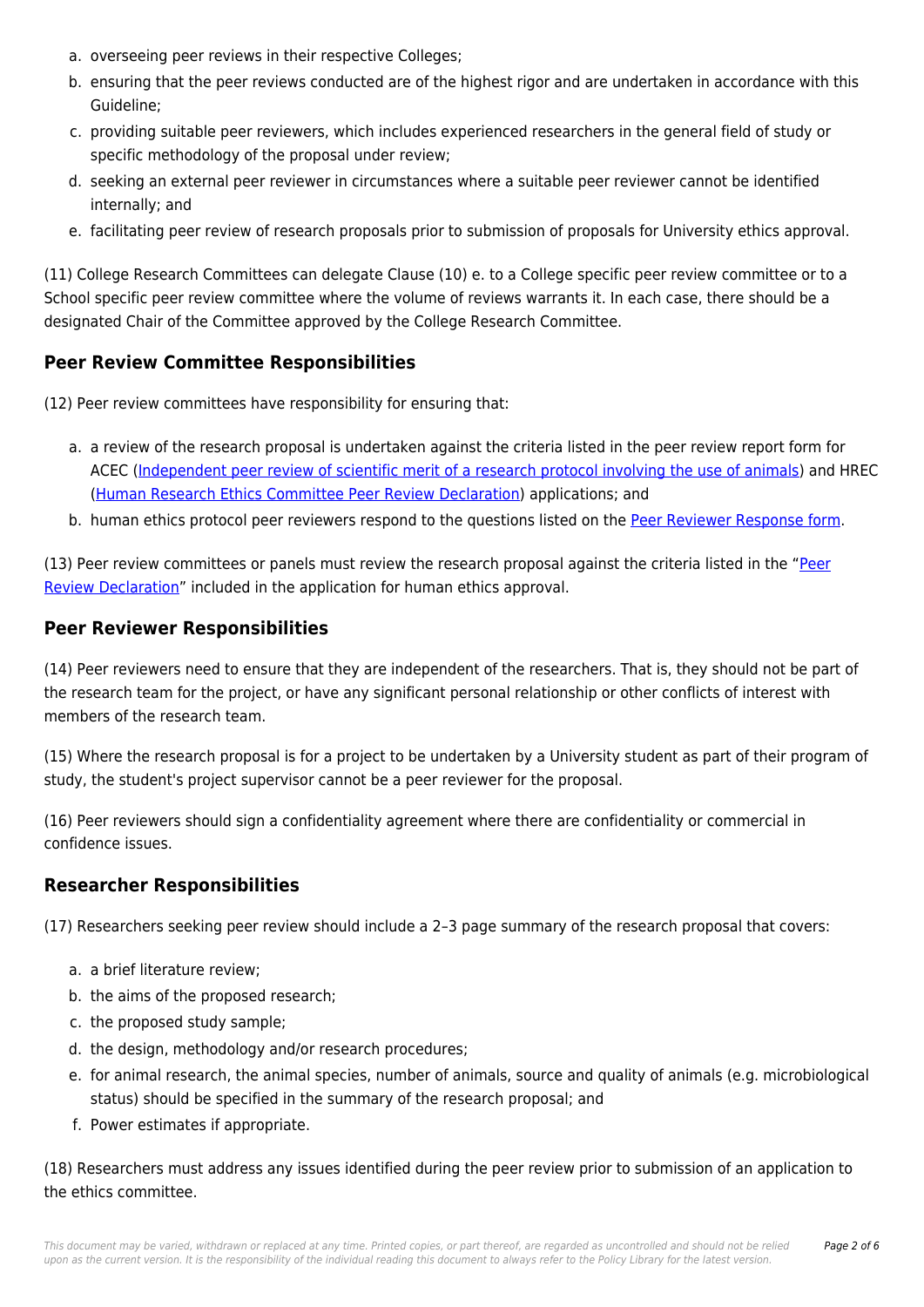### **Head of School Responsibilities**

(19) The applicant's Head of School must complete the [Head of School Declaration](https://policies.newcastle.edu.au/download.php?id=395&version=1&associated) where required (contained in the application for Human Ethics approval) confirming the completion of a peer review and endorsing the undertaking of the research.

(20) Please also see Clause 21.

### **College Pro-Vice Chancellor Responsibilities**

(21) The [Head of School Declaration](https://policies.newcastle.edu.au/download.php?id=395&version=1&associated) is to be completed by the College Pro Vice-Chancellor or nominee where the Head of School has a conflict of interest with the research or the research team.

### **Section 5 - Peer Review Process Requirements**

(22) It is essential that any peer review is separate from the ethics approval process. Peer review is not a function of the HREC or the ACEC, nor is it a function of a College Research Ethics Advisor, except in as much as the ACEC, HREC or other relevant delegated authority must be assured that a peer review has been properly conducted.

(23) Peer review must be undertaken in accordance with the methodology approved by the applicable College Research Committee, including use of a documented standard protocol and its attachment to the signed peer review form. The peer review process needs to be appropriate to review research proposals from Coursework and Honours Students, Higher Degree by Research (HDR) Candidates, and Staff.

(24) The peer review process may be complementary to, or conducted concurrently with, other processes with a peer review element such as the confirmation process for Higher Degree by Research (HDR) Candidates, as described in the [Confirmation Guidelines for HDR Candidates](https://policies.newcastle.edu.au/download.php?id=424&version=1&associated). Confirmation may meet peer review requirements where the methodology does not alter significantly as a result of the Confirmation process.

(25) An internal peer review is not required where the research proposal has been peer reviewed in the course of an award from a recognised granting body operating a competitive grants scheme. Applicants for human ethics or ACEC approval will be required to confirm in writing that the research methods described in the ethics application matches that described in the grant application. Details of the grant, its reference number and a copy of the application to the granting body must be provided in the application for ethics approval.

(26) Peer review of research to be considered for human ethics or ACEC approval will be reviewed by at least one peer reviewer unless clause 25 applies.

(27) The peer review needs to be responsive to the relatively narrow research time window open to some researchers, particularly coursework and honours students. Peer reviews should be completed and returned to the researcher in a timely manner. Electronic submission of peer review documents, approvals and feedback to applicants is strongly recommended to shorten turn around.

(28) Any issues identified through the peer review are to be addressed by the applicant to the satisfaction of the peer reviewer prior to the submission of an application for consideration by an ethics committee.

(29) [Peer](https://policies.newcastle.edu.au/download.php?id=400&version=3&associated) review of human research applications must be in accordance with the process (as described in the Peer [Review of Research Proposals Submitted for Human Ethics Approval Procedural Flowchart](https://policies.newcastle.edu.au/download.php?id=400&version=3&associated) or [College of Engineering,](https://policies.newcastle.edu.au/download.php?id=397&version=3&associated) [Science and Environment Proposed Peer Review of Research Proposals Submitted for Human & Animal Ethics Approval](https://policies.newcastle.edu.au/download.php?id=397&version=3&associated) [Procedural Flowchart](https://policies.newcastle.edu.au/download.php?id=397&version=3&associated)).

(30) Peer reviews should be completed within 10 working days of submission, although shorter turnaround is strongly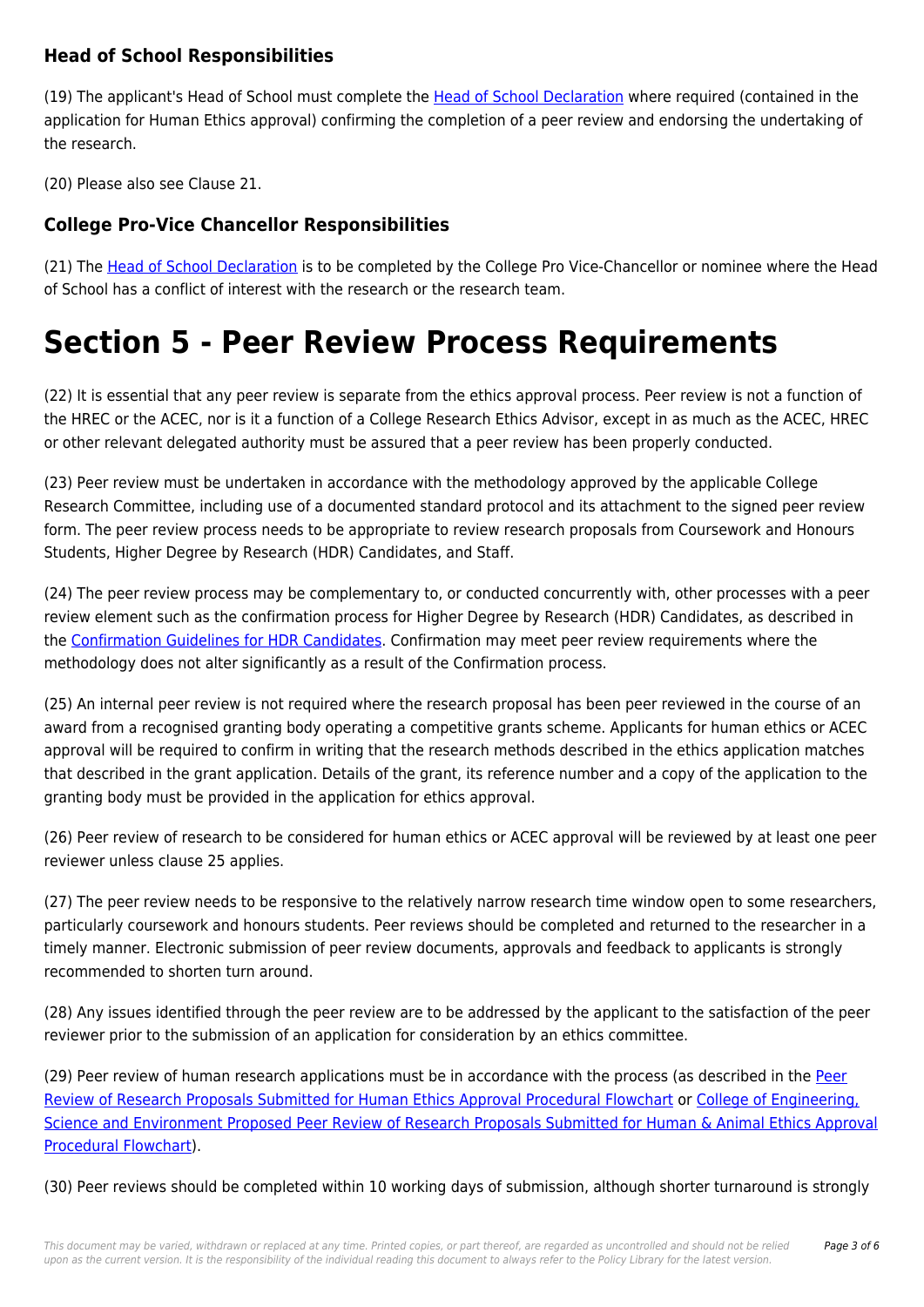encouraged.

## **Section 6 - Reporting**

(31) The University Research Committee will collect and collate quarterly reports from each College Research Committee that documents the mean number (and range) of working days taken for all peer reviews from receipt of an application to the date of return to the researcher.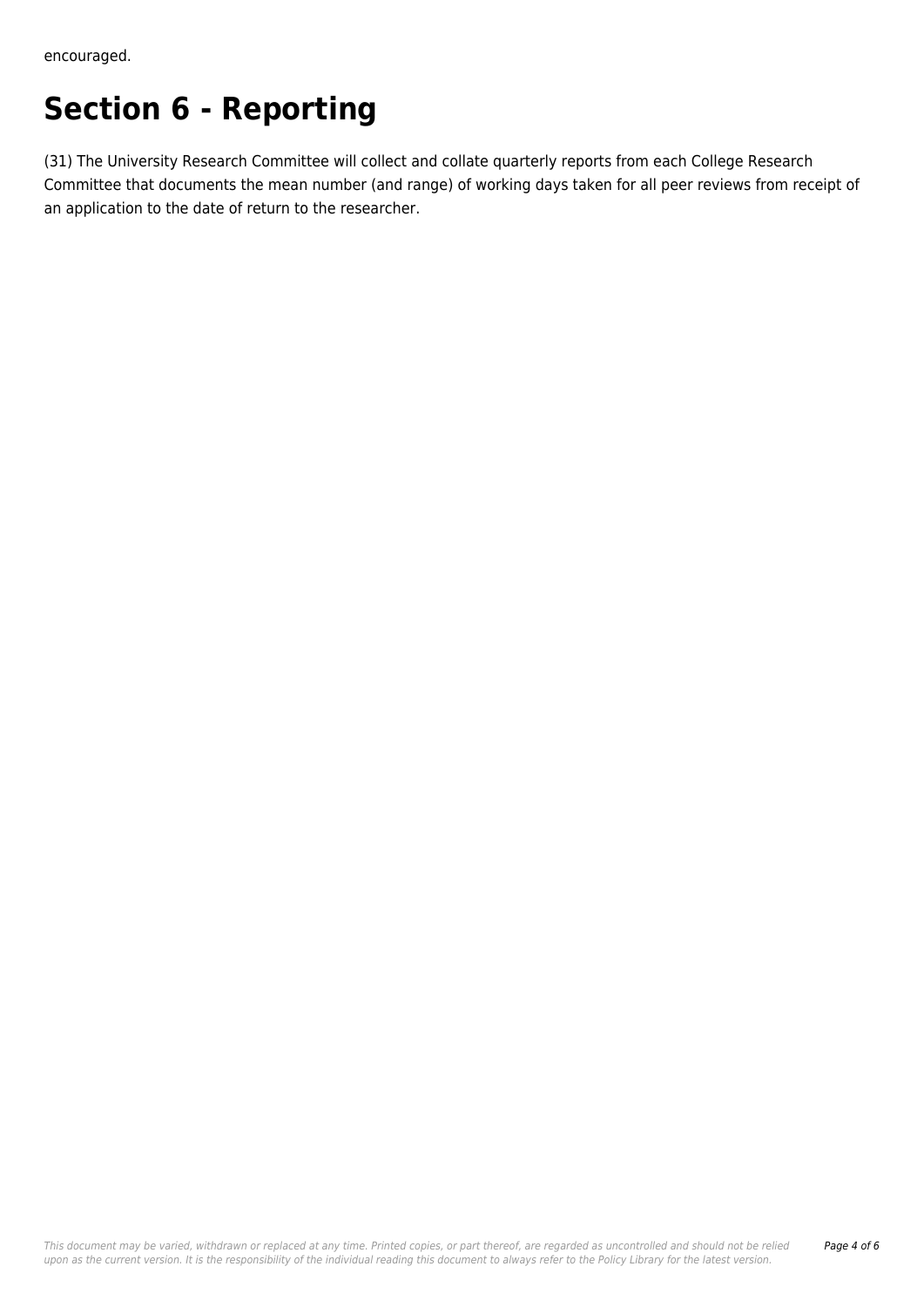#### **Status and Details**

| <b>Status</b>                | Current                                                                                                |
|------------------------------|--------------------------------------------------------------------------------------------------------|
| <b>Effective Date</b>        | 13th August 2018                                                                                       |
| <b>Review Date</b>           | 13th August 2021                                                                                       |
| <b>Approval Authority</b>    | Senior Deputy Vice-Chancellor Research and Innovation                                                  |
| <b>Approval Date</b>         | 13th August 2018                                                                                       |
| <b>Expiry Date</b>           | Not Applicable                                                                                         |
| <b>Responsible Executive</b> | Elizabeth Sullivan<br>Deputy Vice-Chancellor (Research and Innovation)                                 |
| <b>Enquiries Contact</b>     | Paula Jones<br>Director, Research and Innovation<br>+61 2 49215300<br>Research and Innovation Services |

### **Glossary Terms and Definitions**

**"Higher Degree by Research (HDR)"** - Is a postgraduate university degree involving a unique supervised research project. These degrees are either a Masters of Philosophy, or a Doctoral degree (either Professional Doctorate or a PhD).

**"University"** - The University of Newcastle, a body corporate established under sections 4 and 5 of the University of Newcastle Act 1989.

**"Working day"** - Any day other than Saturday, Sunday, or a public holiday in Newcastle, on which business may be conducted.

**"Applicant"** - Where referring to a student, an applicant is an individual seeking entry to a program or course offered by the University or its partner organisation/s. For all other uses of this term, the generic definition applies.

**"Award"** - When referring to a University qualification, this term means an academic qualification approved by Academic Senate that is conferred when a student has met the relevant program requirements. For all other uses of this term, the generic definition applies.

**"Course"** - When referring to a course offered by the University, a course is a set of learning activities or learning opportunities with defined, assessed and recorded learning outcomes. A course will be identified by an alphanumeric course code and course title. Course types include core courses, compulsory courses, directed courses, capstone courses and electives. For all other uses of this term, the generic definition applies.

**"Student"** - A person formally enrolled in a course or active in a program offered by the University or affiliated entity.

**"Candidate"** - With regard to Higher Degree by Research it has the same meaning as student. For all other instances it is a person considered for appointment to a position.

**"Research"** - As defined in the Australian Code for the Responsible Conduct of Research.

**"School"** - An organisational unit forming part of a College or Division, responsible for offering a particular course.

**"Staff"** - Means a person who was at the relevant time employed by the University and includes professional and academic staff of the University, by contract or ongoing, as well as conjoint staff but does not include visitors to the